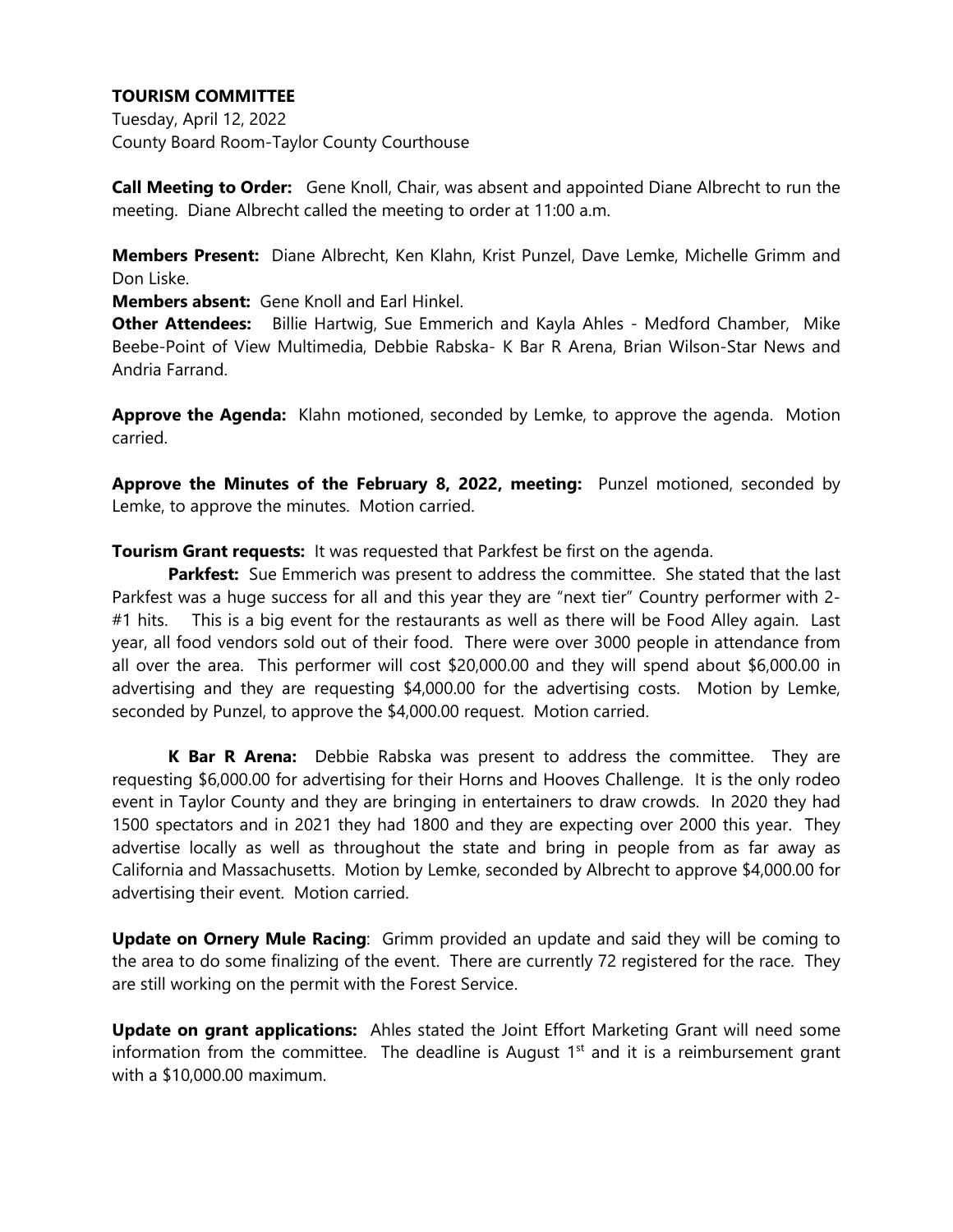**Additional Advertising opportunities:** Ahles presented a few more marketing opportunities that she's been made aware of to the committee. Klahn stated he likes advertising for specific events more than running general ads. No action taken.

**Point of View Multimedia-Tourism video:** Mike Beebe was present to discuss the creation of a marketing video. He played a two-minute demo video for the committee. Taylor County will own the video, all raw footage and the finished product. The cost of everything will be \$18,000.00, billed at \$1500.00 per month for 12 months. After some discussion, Klahn made a motion, seconded by Punzel to spend \$1500.00 per month and get started with the video right away. Motion carried.

**Resolution requesting declaration of the second Saturday in May as World Migratory Bird Day:** Motion by Liske, seconded by Lemke to approve and send to County Board for adoption. Motion carried.

### **Reports:**

**Star News:** Wilson stated that they are currently working on getting the 2022 Spring/Summer visitor guides out. They will be sent out in Taylor, Marathon, Clark and Chippewa counties next week.

**Chamber report:** Ahles reported the upcoming events are, Pine Line Marathon on April 30<sup>th</sup> with 120 signed up already, Parkfest Reveal party April 14<sup>th</sup>, MACC golf outing June 10<sup>th</sup>, and Parkfest August 18<sup>th</sup>. She also highlighted the past events; Women's Weekend February 25<sup>th</sup> &  $26<sup>th</sup>$  was a huge success with more than 250 women participating and the Home and Business Expo, March  $25<sup>th</sup> - 27<sup>th</sup>$  with about 4,000 people attending.

### **Public input/correspondence**: none.

**Approve the invoices:** Invoices were presented by Farrand, totaling \$6,811.00. Motion by Liske, seconded by Klahn, to approve the invoices as presented. Motion carried.

**Next Committee Meeting:** The next meeting is scheduled for Tuesday, June 14<sup>th</sup> at 11:00 a.m. in the third floor County Board Room.

**Adjournment:** Motion by Punzel, seconded by Lemke, to adjourn. Motion carried. Meeting adjourned at 12:45 p.m.

Andria Farrand County Clerk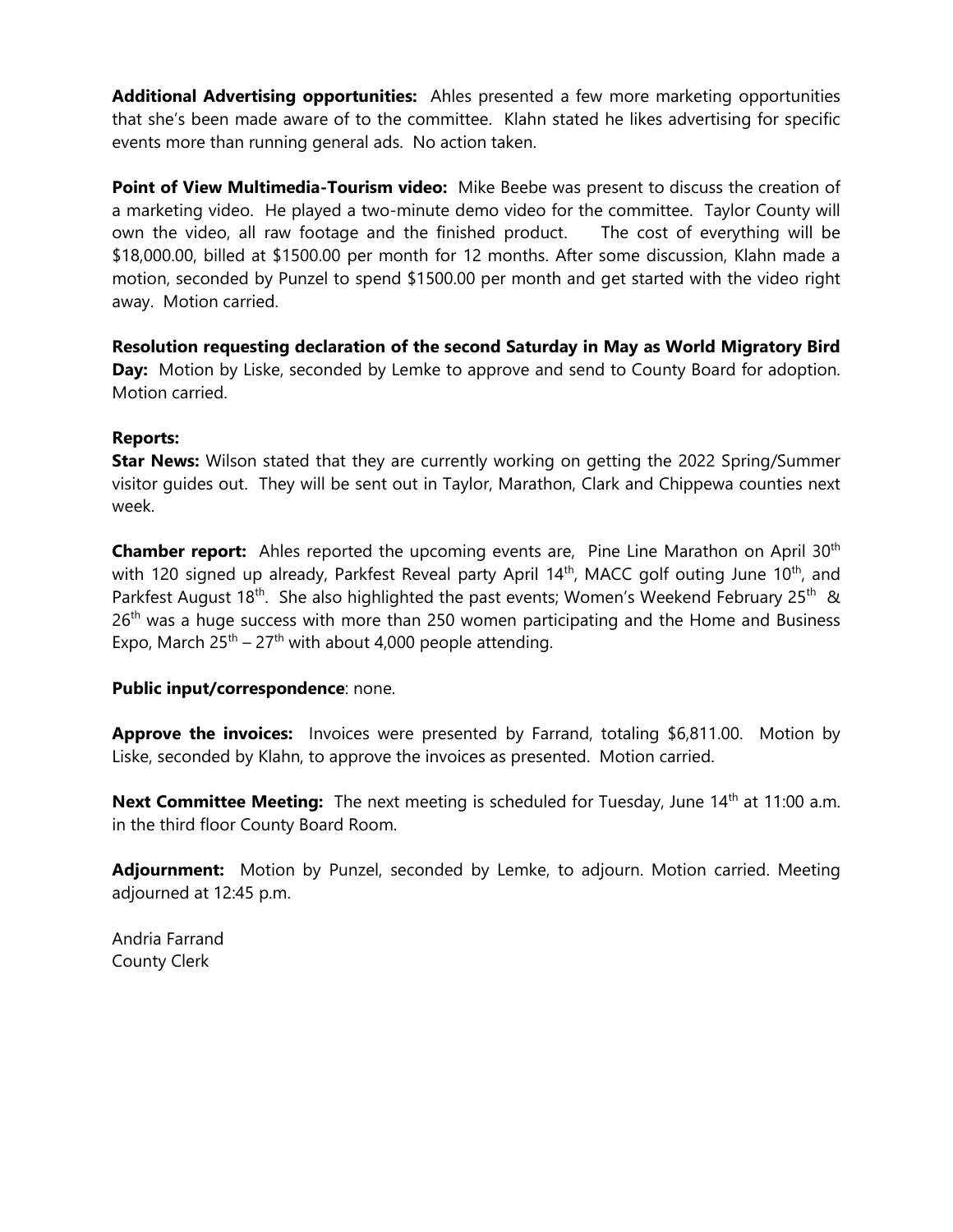# **TOURISM COMMITTEE**

Tuesday, February 8, 2022 County Board Room-Taylor County Courthouse

**Call Meeting to Order:** Gene Knoll, Chair, was absent and appointed Diane Albrecht to run the meeting. Diane Albrecht called the meeting to order at 11:00 a.m.

**Members Present:** Diane Albrecht, Ken Klahn, Krist Punzel, Dave Lemke, Michelle Grimm and **Don Liske.**

**Members absent:** Gene Knoll and Earl Hinkel.

**Other Attendees:** Kayla Ahles and Vi Nelson - Medford Chamber, Brian Wilson-Star News and Andria Farrand.

**Approve the Agenda:** Liske motioned, seconded by Punzel, to approve the agenda. Motion carried.

**Approve the Minutes of the December 14, 2021 meeting:** Punzel motioned, seconded by Lemke, to approve the minutes. Motion carried.

### **Tourism Grant requests:**

**Chequamegon Bird Club:** Joe Scott was present from the Bird Club. He said the club meets all the requirements of the Bird City Wisconsin Association which then gives us the Bird County recognition. The club is asking for reimbursement of the \$175.00 application fee, up from \$125.00 in past years. There was some discussion as to how this helps tourism. Joe explained that the association's website lists all municipalities and counties that are Bird Cities and Bird Counties as well as points of interest. It was also discussed that we will add the link to this site on our Tourism website and Taylor County website. Punzel motioned, seconded by Liske to approve the grant request of \$175.00 to cover the club's application fee. Motion carried.

**Update on Ornery Mule Racing**: Grimm provided an update and said they're still planning the event for August 27<sup>th</sup>. They are currently waiting on federal Covid guidelines.

**Update on applying for grants:** Ahles stated the committee did not receive the Tourism capital grant. They will now be applying for the Joint Effort Marketing grant.

**Star News Fingertip guide ad for Winter Sports Area:** Farrand stated that the fingertip guide was being published again this year, but after the WSA is closed for the season. The committee thought it may be better to highlight other outdoor activities, so Liske motioned, seconded by Lemke to run the ad for \$225.00 and Wilson will create the ad and send a proof for the committee's approval. Motion carried.

### **Reports:**

**Star News:** Wilson stated that they are currently working on the Spring/Summer Recreation Guide, and it will be out in April, featuring events that run April thru October. Last year our ad space was the inside back cover, and the cost was \$460.00. This year, the same ad space will be